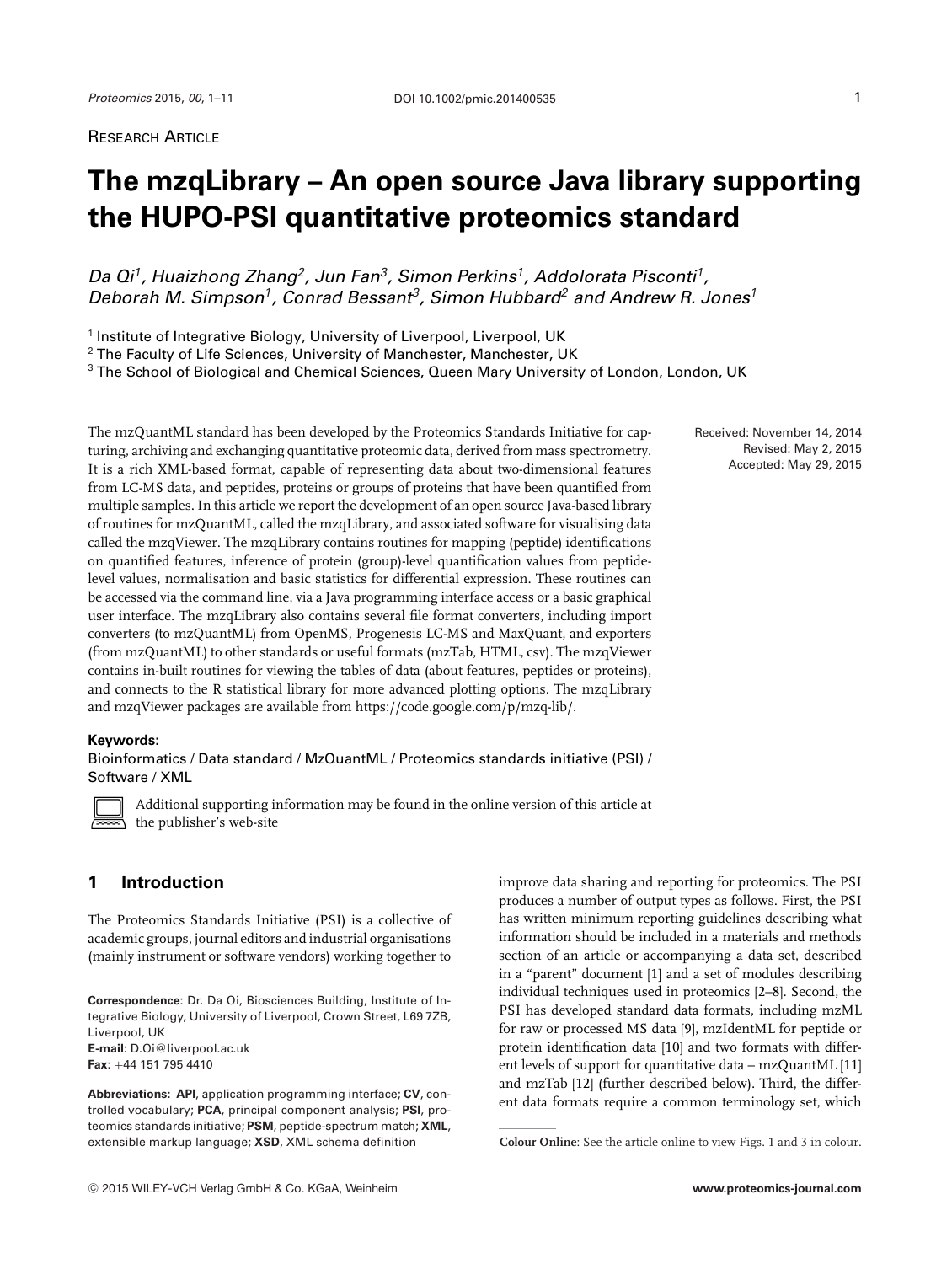is captured in a controlled vocabulary (CV) – called the PSI-MS CV [13]. The PSI-MS CV is updated approximately every week, and currently contains >2400 different entries (release 3.76.0, May 2015), including terminology for names, models/versions and parameters for instruments and software used in proteomic analysis, as well as various other necessary concepts. Each entry contains a term name, a definition, the unit that should accompany a given parameter if appropriate and synonyms etc. All of the formats described above must be populated with PSI-MS CV terms to make valid examples (and which can be checked with validation software [14]), thus ensuring that files produced from different exporters encode information in a consistent and systematic manner. Lastly, groups affiliated with the PSI produce software tools or programming interfaces to assist either end users or other bioinformatics developers to use the standards correctly.

The mzQuantML format (or ".mzq") is XML-based, and can contain a detailed trace of analysis steps that have been performed on data to detect and quantify 2D features in LC-MS data, peptide-level values inferred from these features, and protein or grouped protein (that cannot be separated due to shared peptides) quantitative values, in turn inferred by some methodology from peptide-level values. The format is designed to store tables of quantitative data (so called *Quant-Layers*, italic indicating element name in mzQuantML) for different levels (peptides, proteins or groups of proteins) derived from, and aligned across multiple samples (called *Assays*) or across pooled replicates (called *StudyVariables*), for example where some averaging process has been performed. mzQuantML can also store descriptions of the processing steps that have occurred at each stage in a pipeline, capturing the software name, parameters, inputs and outputs. Lastly, the format can store statistics (e.g. p-values for differential expression across *StudyVariables*) or other scores associated with confidence of quantitative values. mzQuantML has several different modes – supporting individual types of technique: (i)  $MS<sup>1</sup>$  label-based (e.g. SILAC,  $N<sup>15</sup>$ , dimethyl labelling); (ii)  $MS^2$  tag-based (e.g. iTRAQ or TMT); (iii)  $MS^1$ intensity-based label free; (iv) label free spectral counting approach and (v) SRM [15]. The same XML schema is shared across all modes, but the specific usage of general structures is governed by a set of "semantic rules" describing which structures should be used in each mode – which is checked by validation software [16]. As such, mzQuantML reading software is able to determine the quantitation mode in a given file, supporting the capability for designing analysis algorithms for only a subset of all proteomic techniques.

There is a close association between mzQuantML and the recently released mzTab format [12]. mzTab similarly captures quantitative values about peptides and proteins, measured across individual samples or grouped replicates (*Assays* and *StudyVariables*), but in a simplified tab-separated format designed to be loaded straightforwardly into spreadsheet or statistical processing software. mzTab can also contain peptide and protein identification data, using simplified structures from the (more detailed) mzIdentML format. As

such, mzTab is intended to be an output file from completed analysis pipelines, rather than acting as an internal analysis format supporting open source development.

We have previously developed a Java application programming interface (API) for mzQuantML, called jmzQuantML, which supports reading mzQuantML files into Java objects, and writing Java objects back to mzQuantML files on disk [16]. In this article, we describe the development of new resources building on top of jmzQuantML – the mzqLibrary and the mzqViewer. The package is copyrighted under the Apache Software License 2.0 [\(http://www.apache.org/licenses/](http://www.apache.org/licenses/LICENSE-2.0.html) [LICENSE-2.0.html\)](http://www.apache.org/licenses/LICENSE-2.0.html). In a label-free quantitative proteomics pipeline (for example) there are a number of different steps that could be described as *pre-processing/processing steps* performed by a variety of packages (reviewed in [17]): e.g. baseline correction; feature detection and quantification; retention time (RT) alignment of chromatograms from parallel LC-MS runs; identification of peptides and proteins for example by a search engine. There are then steps that could be described as *post-processing –* mapping identifications onto features; inferring quantitative values for proteins or protein groups from peptide values; performing normalisation; performing statistics for differential expression testing [18, 19] and data visualisation. The mzqLibrary aims to provide open source mzQuantML-supporting routines for post-processing steps, i.e. all steps in a pipeline after feature detection and alignment of chromatograms (if performed). There are numerous examples of on-going research to develop new algorithms for normalisation [20] and statistical testing [19, 21, 22], but new algorithms are often difficult to test in combination with data processed through standardised pipelines, due to file format incompatibilities. Similarly, although there are several excellent integrated proteomic pipelines and tools available, notably the TPP for example [23], we aim to provide tools that are fully compatible with the PSI standards. The provision of the mzqLibrary will therefore enable new routines developed by other groups to be plugged into a complete analysis pipeline, so long as their routine supports mzQuantML for input and output. We have also created a visualisation package, mzqViewer, which provides access to methods within the mzqLibrary and enables straightforward visualisation of mzQuantML files.

## **2 Materials and methods**

#### **2.1 Development of mzqLibrary and mzqViewer**

The mzqLibrary and mzqViewer are both developed in Java and released with a permissive Apache 2.0 licence. The two packages both use jmzQuantML for file reading and writing, and embed several external libraries or tools for file format conversion, including jmzTab [24] and the progenesis postprocessor (PPP) [25]. The mzqViewer uses JavaFX for several plots and visualisations, and calls out to R routines for principal component analysis (PCA) and heat map generation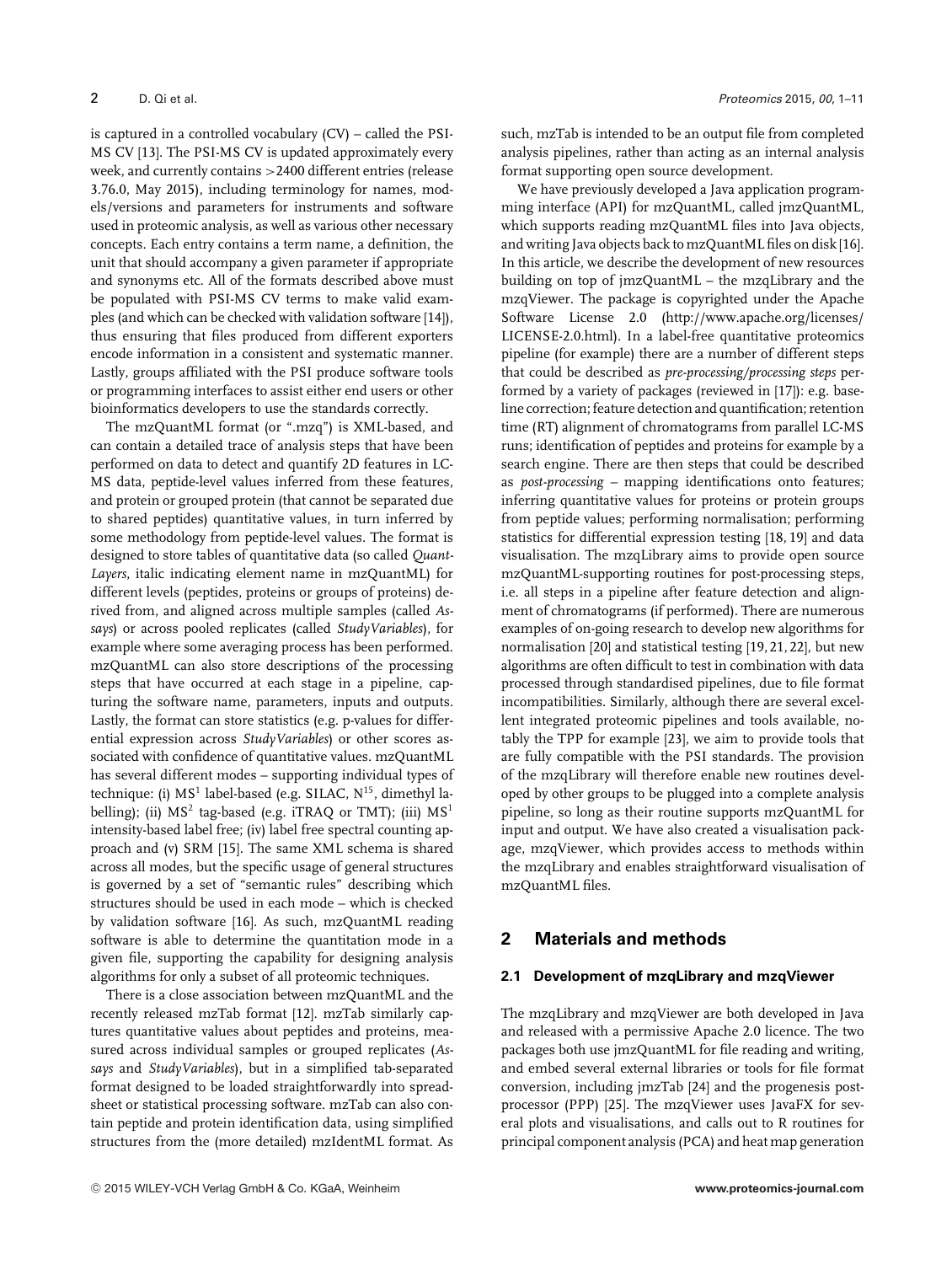[\(http://www.r-project.org/\)](http://www.r-project.org/), which must be co-installed by the user to gain full functionality of the mzqViewer. The prerequisites and installation guide for running mzqLibrary can be found at the website [\(https://code.google.com/p/mzq-lib/\)](https://code.google.com/p/mzq-lib/).

#### **2.2 Description of routines**

The current release of both the mzqLibrary and mzqViewer is 1.0-beta. The "beta" status reflects that a large number of different routines are contained, and all have been tested to a reasonable level of validation, but we expect that there will be some bugs reported as the software gains usage with mzQuantML files generated from a wider range of source pipelines. A 1.0-final release will be made at the end of 2015. The following sub-sections briefly describe each routine, the algorithms contained within, and the appropriate input and output formats – as summarised in Table 1. With the exception of the "VISUALISATION" routines (only available in the mzqViewer) – all other routines can be accessed via three different routes (i) command-line access, which makes it possible to embed routines in other non-Java based pipelines under any platform, e.g. Galaxy [26], (ii) Java API library for other Java applications to invoke routines directly and (iii) access from a simple graphical user interface (GUI) embedded in the mzqViewer – enabling end users to run single routines independently. We will later be releasing a full software package for proteomics analysis called ProteoSuite [\(http://www.proteosuite.org/\)](http://www.proteosuite.org/), which will include the mzqLibrary, mzqViewer and quantitation by label-free or tag-based (iTRAQ/TMT) approaches.

## **2.2.1 Progenesis LC-MS converter**

Progenesis LC-MS (recently renamed to Progenesis QI from Waters Corp.) is a quantitative analysis software package for label-free proteomics by LC-MS. In the mzqLibrary, we have bundled the previously described PPP package from our group [25]. Alongside other quantitation-based functions, the PPP contains a converter for creating valid (label-free) mzQuantML files from Progenesis results exported in the Peptide/Feature.csv and Protein.csv formats.

### **2.2.2 MaxQuant converter**

MaxQuant is popular free software for stable isotope-based and label-free quantitative proteomic analysis [27]. We have included in the mzqLibrary a converter that takes as input MaxQuant files: evidence.txt, peptides.txt, proteinGroups.txt, ExperimentalDesignTemplate.txt and summary.txt, and converts to valid mzQuantML, supporting label-free and SILAC workflows. The converter has been tested on the latest release of MaxQuant (version 1.4.0.8), but we cannot guarantee that the converter will function on all older and future releases of MaxQuant since the formats of the output files have not been stable across all releases.

#### **2.2.3 OpenMS consensusXML converter**

OpenMS is flexible and powerful open source software for constructing analysis pipelines for proteomics [28]. There is planned native support in OpenMS longer term for mzQuantML as an input and output format, but to date, there is no released converter for taking label-free results in OpenMS and converting to mzQuantML. Hence, we have developed a simple converter for OpenMS consensusXML files (following alignment of parallel LC-MS maps) and converting to mzQuantML files. Our converter is not a general purpose OpenMS to mzQuantML converter, and as such is flagged as an alpha release.

#### **2.2.4 mzTab, HTML, CSV and XLS converters**

We have incorporated file format converters for exporting mzQuantML to various useful formats. The mzTab exporter embeds the jmzTab API [24], writing valid files that for example could be submitted to the ProteomeXchange public repository [29] or loaded into a spreadsheet or statistical software easily. To support end user visualisation of results and downstream analysis, we have also written exporters to a simple Comma Separated Values (CSV) file format (not-standardised), equivalent version in XLS (Excel format) and HTML for viewing mzQuantML formatted results in web-pages.

## **2.2.5 IDMapper**

Typically different algorithms or software packages used in analysis workflows for quantifying peptides (e.g. feature detection and quantification from  $MS<sup>1</sup>$  data in LC-MS maps) are from those used to identify peptides, via for example sequence database search of MS<sup>2</sup> peak list spectra. Peptide (and protein) identifications and associated scores can be stored in the mzIdentML standard [10], and each peptide-spectrum match (PSM) can be associated with the RT when the scan was generated. It is possible for statistics and other postprocessing steps on identification results to be performed using the mzidLibrary from our group [30]. For quantification workflows there is a requirement to map identifications from PSMs to quantified features from  $MS<sup>1</sup>$  data, which can be achieved by the IDMapper routine. The IDMapper can be used in scenarios for mapping search engine results (from any mzIdentML supporting search engine) onto quantified features from any software output that can be converted to mzQuantML – it is not used for the results presented in this manuscript, since identifications have already been mapped on features via Progenesis.

The routine is designed to take as input mzQuantML files that have *Feature* elements containing coordinates (*m/z* and RT) and peptide lists containing aligned (but as yet unidentified) *PeptideConsensus* elements (see [11] for a full description of elements and structures in mzQuantML). The routine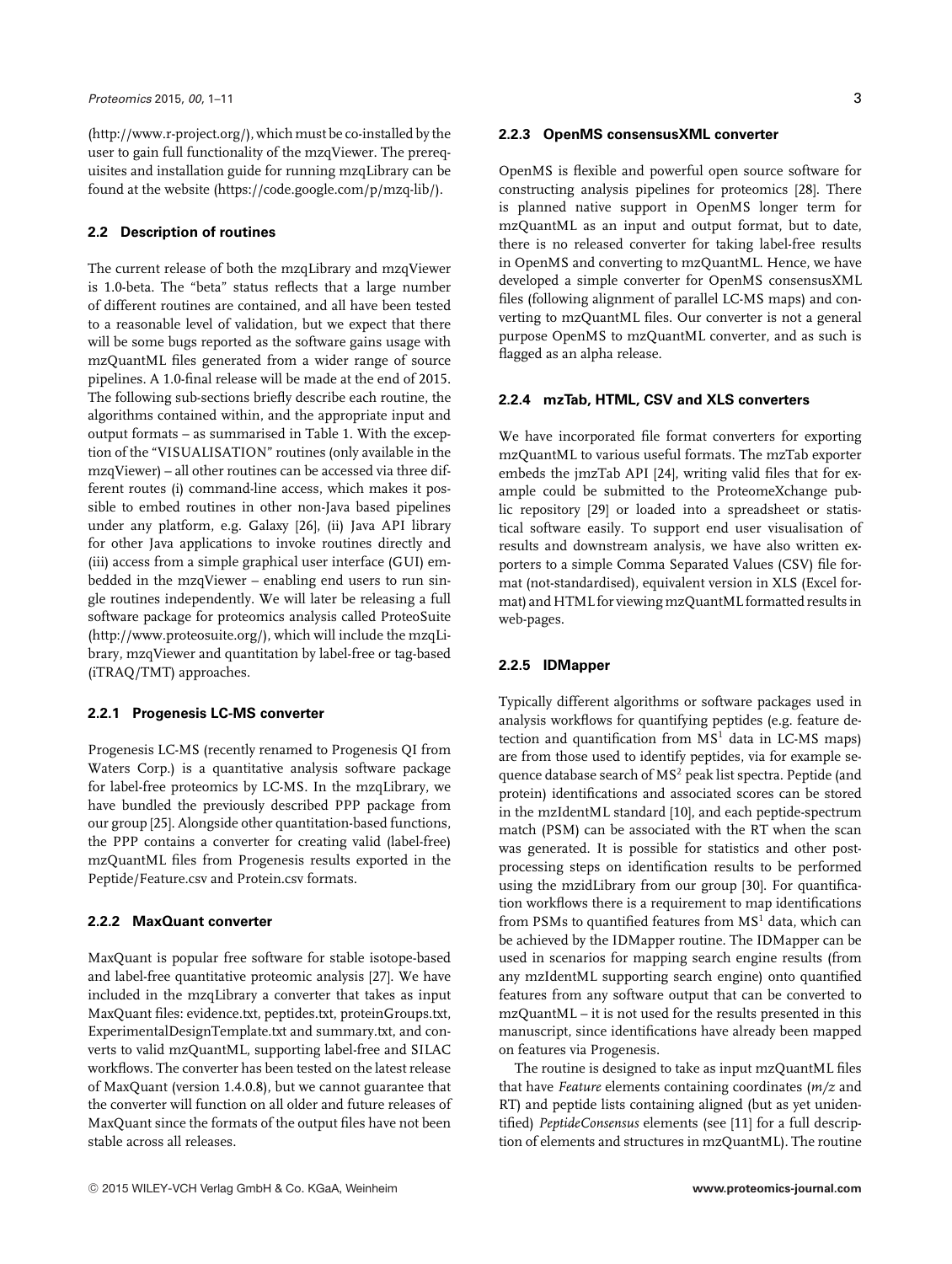|                | Table 1. The routines presented in the current release of the mzqLibrary and mzqViewe |                   |                                |                                                                                                        |                                                               |
|----------------|---------------------------------------------------------------------------------------|-------------------|--------------------------------|--------------------------------------------------------------------------------------------------------|---------------------------------------------------------------|
| Type           | Routine                                                                               | Status            | Techniques<br>covered          | Inputs (I:) and outputs (O:)                                                                           | Parameters                                                    |
| MPORTER        | Progenesis LC-MS<br>converter                                                         | PPP Release 1.0.4 | Label-free                     | I: Peptide.csv or Feature.csv and Protein.csv<br>(Progenesis) O: 1 mzq file                            |                                                               |
| <b>MPORTER</b> | converter<br>MaxQuant                                                                 | 1.0-beta          | Label-free and<br><b>SILAC</b> | experimentalDesignTemplate.txt O: 1 mzq<br>l: peptides.txt, proteinGroups.txt,<br>summary.txt,<br>file | None                                                          |
| <b>MPORTER</b> | <b>SconsensusXML</b><br>converter<br>OpenM                                            | Alpha             | Label-free                     | I: 1 consensusXML file O: 1 mzq file<br>containing quantified peptide list                             | None                                                          |
| EXPORTER       | mzTab converter                                                                       | 1.0-beta          | $\overline{4}$                 | I: 1 mzq O: 1 mzTab                                                                                    | None                                                          |
| EXPORTER       | HTML converter                                                                        | $1.0$ -beta       | $\bar{A}$                      | I: 1 mzq O: 1 HTML file                                                                                | None                                                          |
| EXPORTER       | CSV converter                                                                         | 1.0-beta          | $\overline{\overline{z}}$      | i: 1 mzq O: 1 CSV (non-standard format)                                                                | None                                                          |
| EXPORTER       | XLS converter                                                                         | 1.0-beta          | ₹                              | I: 1 mzq O: 1 XLS (Excel) file                                                                         | None                                                          |
| PROCESSING     | <b>IDMapper</b>                                                                       | l.0-beta          | Label-free                     | I: 1 mzq file with feature lists and list of                                                           | The pairings of raw file name and                             |
|                |                                                                                       |                   |                                | mzldentML files - one per FeatureList, O: 1<br>aligned but unidentified peptides and n<br>mzq file     | mzldentML file                                                |
| PROCESSING     | Normalisation                                                                         | $1.0$ -beta       | Label-free                     | I: 1 mzq file containing "raw" peptide                                                                 | PSI-MS CV accession identifying                               |
|                |                                                                                       |                   |                                | QuantLayer O: 1 mzq file containing                                                                    | the data type of the input (raw                               |
|                |                                                                                       |                   |                                | "raw" and "normalised" peptide-level                                                                   | peptide) QuantLayer and output                                |
|                |                                                                                       |                   |                                | <b>QuantLayers</b>                                                                                     | (normalised peptide)<br>QuantLayer                            |
| PROCESSING     | Protein quant                                                                         | $1.0$ -beta       | Any that uses                  | I: 1 mzq file containing quantified peptides                                                           | PSI-MS CV accession identifying                               |
|                | inference                                                                             |                   | AssayQuant-                    | O: 1 mzq file containing quantified                                                                    | the data type of the input                                    |
|                |                                                                                       |                   | Layers                         | peptides and protein groups                                                                            | (peptide) QuantLayer and output<br>(protein group) QuantLayer |
| PROCESSING     | ANOVA                                                                                 | $1.0$ -beta       | Any that uses                  | I: 1 mzq file containing a protein or                                                                  | N arrays of Assays; PSI-MS CV                                 |
|                |                                                                                       |                   | AssayQuant-                    | protein-group level AssayQuantLayer O:1                                                                | accession identifying the data                                |
|                |                                                                                       |                   | Layers (no                     | mzq file with added Global QuantLayer                                                                  | type of the input (protein or                                 |
|                |                                                                                       |                   | ratio-based<br>ANOVA)          | containing p-values                                                                                    | protein group) QuantLayer                                     |
| VISUALISATION  | Heat map                                                                              | $1.0$ -beta       | Any                            | I: 1 mzq file via mzqViewer; O: on-screen or<br>PDF                                                    | User selects the QuantLayer                                   |
| VISUALISATION  | Line plots                                                                            | $1.0$ -beta       | Any                            | I: 1 mzq file via mzqViewer; O: on-screen                                                              | User selects peptides or proteins<br>to plot                  |
| VISUALISATION  | Principal                                                                             | $1.0$ -beta       | Any                            | l: 1 mzq file via mzqViewer; O: on-screen or                                                           | User selects the QuantLayer                                   |
|                | Component<br>Analysis                                                                 |                   |                                | 片<br>C                                                                                                 |                                                               |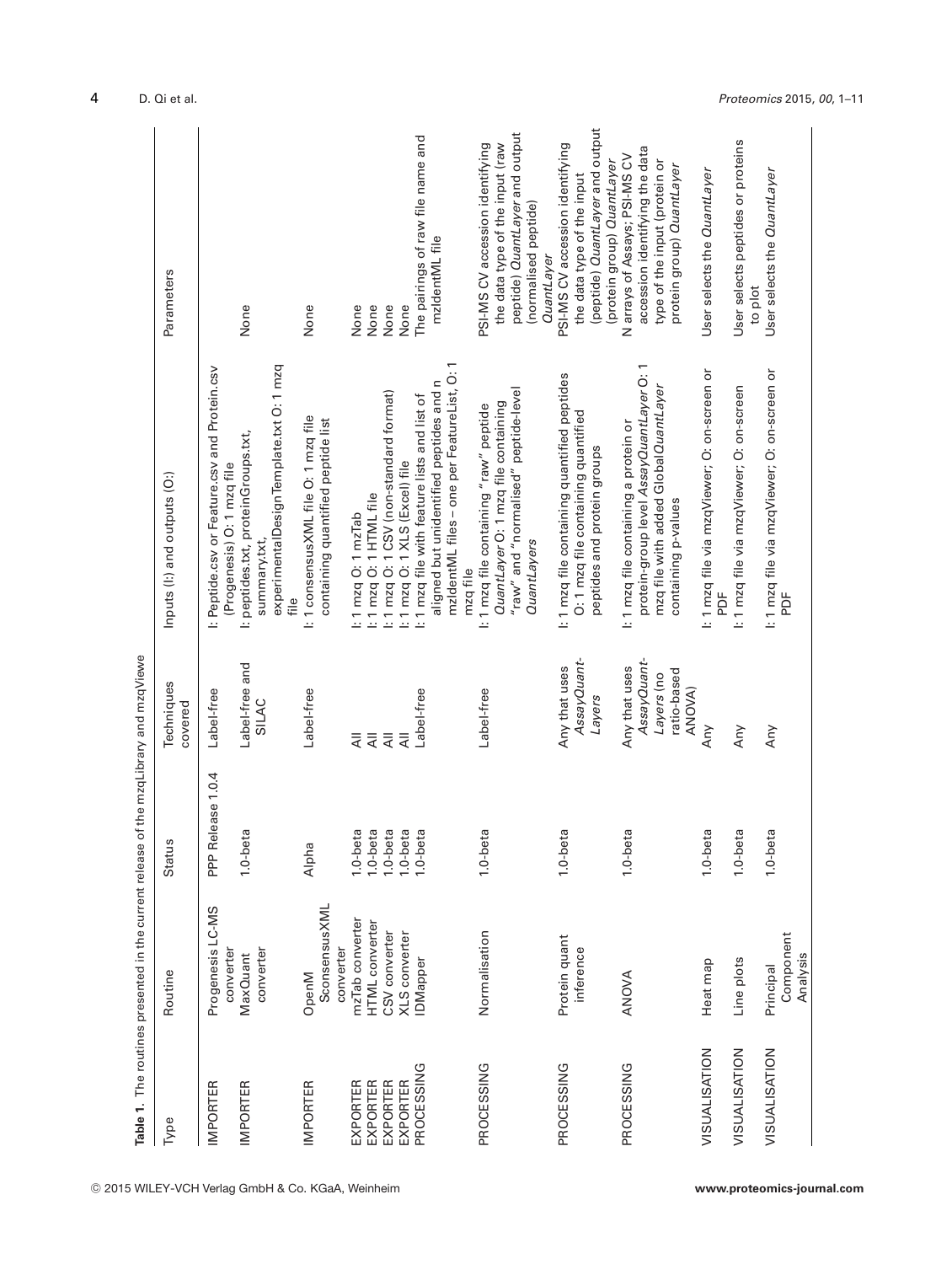requires *n* mzIdentML files as input – one per *FeatureList* (e.g. each sourced from one raw file analysed). If the software that generated the mzIdentML file did not include RT values for PSMs, then there is a routine in the mzidLibrary (*AddRetentionTimeToMzid*) for retrieving these values from the source spectrum file (currently supporting MGF formatted peak lists containing the attribute RTINSECONDS in the header of each spectrum). If the RT values are completely unknown, the IDMapper cannot function.

The IDMapper applies the following algorithm. In the first step, it loops through each of the *n* mzIdentML files – for which there will be *n* corresponding *FeatureLists* in the mzQuantML file. For each PSM, the *m/z* and RT are matched against each *Feature* in the appropriate *FeatureList*. Specifically, the *m/z* is tested for a match between the precursor *m/z* from the PSM (mzIdentML) versus the *m/z* of the quantified *Feature* (mzQuantML) within a given tolerance. The RT is tested whether it is within the reported RT window width of the *Feature*. If the mzQuantML file does not contain the RT window but only the RT centroid point, a standard tolerance window is applied (e.g. defaults to  $+/-$  0.05 Da and  $+/-$ 10 sec). Meanwhile, users can also set their own tolerance window.

In the second step, the identifications are propagated up to the level of *PeptideConsensus* elements in mzQuantML. *PeptideConsensus* elements describe peptide/features that have been mapped as reporting on the same entity for multiple samples/replicates, for example in label-free pipelines following RT alignment. The IDMapper populates *PeptideConsensus* elements with identifications (peptide sequence and modifications) if at least one *Feature* referenced from the *PeptideConsensus* has a mapped identification. In case of conflicts, i.e. the *PeptideConsensus* references Features in different *FeatureLists* carrying different peptide identifications, then the most common identification among the *FeatureLists* (largest number of *FeatureLists* carrying this identification) is assigned to the *PeptideConsensus*. Any conflicted identifications across *PeptideConsensus* elements are flagged in the file, using *user-Param* elements.

## **2.2.6 Normalisation**

The normalisation method we have implemented as the reference method in the mzqLibrary follows the general scheme used in Progenesis LC-MS [\(http://www.nonlinear.com\)](http://www.nonlinear.com) for label free global normalisation, based on the assumption that the majority of data points between a reference run and another run should be distributed around a log ratio  $= 0$ .

The routine takes parameters of: the level (peptide, protein or protein group); the type of input *QuantLayer* (currently only *AssayQuantLayer* supported in version 1.0-beta, *RatioQuantLayer* to be supported in later releases); the CV accession and CV name identifying the data type of the input *QuantLayer*, e.g. MS:1001893: "Progenesis:peptide raw abundance"; optionally the identifier of a single *Assay* to be

used as reference; a string used to identify any decoy peptides or proteins (so they are excluded from the input to normalisation); the CV accession and CV name to be assigned to the output *QuantLayer*, e.g. MS:1001891: "Progenesis: peptide normalised abundance"; and a *processingLevel*, indicating whether only identified peptides should be used for quantitation, or all peptides (all *peptideConsensus* elements identified and unidentified) – when performing peptide-level normalisation.

The algorithm proceeds as follows. If no *Assay* is supplied as the reference run, then the procedure automatically determines the reference to use. This is achieved by using all *n Assays* independently as the reference run for normalisation (see below) – to produce *n* vectors of scaling factors, one for each possible reference. The algorithm calculates the standard deviation (stdev) of each vector, and then calculates the median stdev across all vectors. The chosen reference is that which has the stdev closest to the median stdev, to select a reference that is not an outlier and is central in terms of its position with respect to the others.

The normalisation procedure takes either the user-defined reference *Assay* or the one automatically calculated, defined as *Ar* here. For each non-reference *Assay An*, the following procedure is applied:

- (i) Data is transformed onto a log ratio scale  $\log_{10}(A_r/A_n)$  for every peptide, protein or protein group value.
- (ii) Calculation of median absolute deviation (MAD). Assuming the data is normally distributed, the standard coefficient of 1.4826 is applied to the calculated MAD [31].
- (iii) Outliers, not within the 95% confidence interval (calculated as  $2\sigma$ , where  $\sigma = 1.4826$  MAD), are subsequently removed and steps (ii) and (iii) are repeated until convergence.
- (iv) Averaging (mean) of the remaining ratio values within the confidence interval is performed to derive a robust single estimate for each assay.
- (v) Anti-log transformation of the average yields the scaling factor for this given *Assay*.
- (vi) The scaling factors obtained from each Assay *An* is multiplied by the data value for every row (peptide, protein or protein group) to create normalised values that are encoded within a newly created *AssayQuantLayer*.

Any "Null", "NaN" or zero values for abundance are ignored for the purposes of the calculation of scaling factors, though retained subsequently.

#### **2.2.7 Protein Abundance Inference**

We have included a routine for inferring protein group level quantification values from peptide-level values, based on several mathematical operators. The routine requires input parameters to identify (by CV accession) the data types of input peptide *QuantLayers* (e.g. allowing for both raw and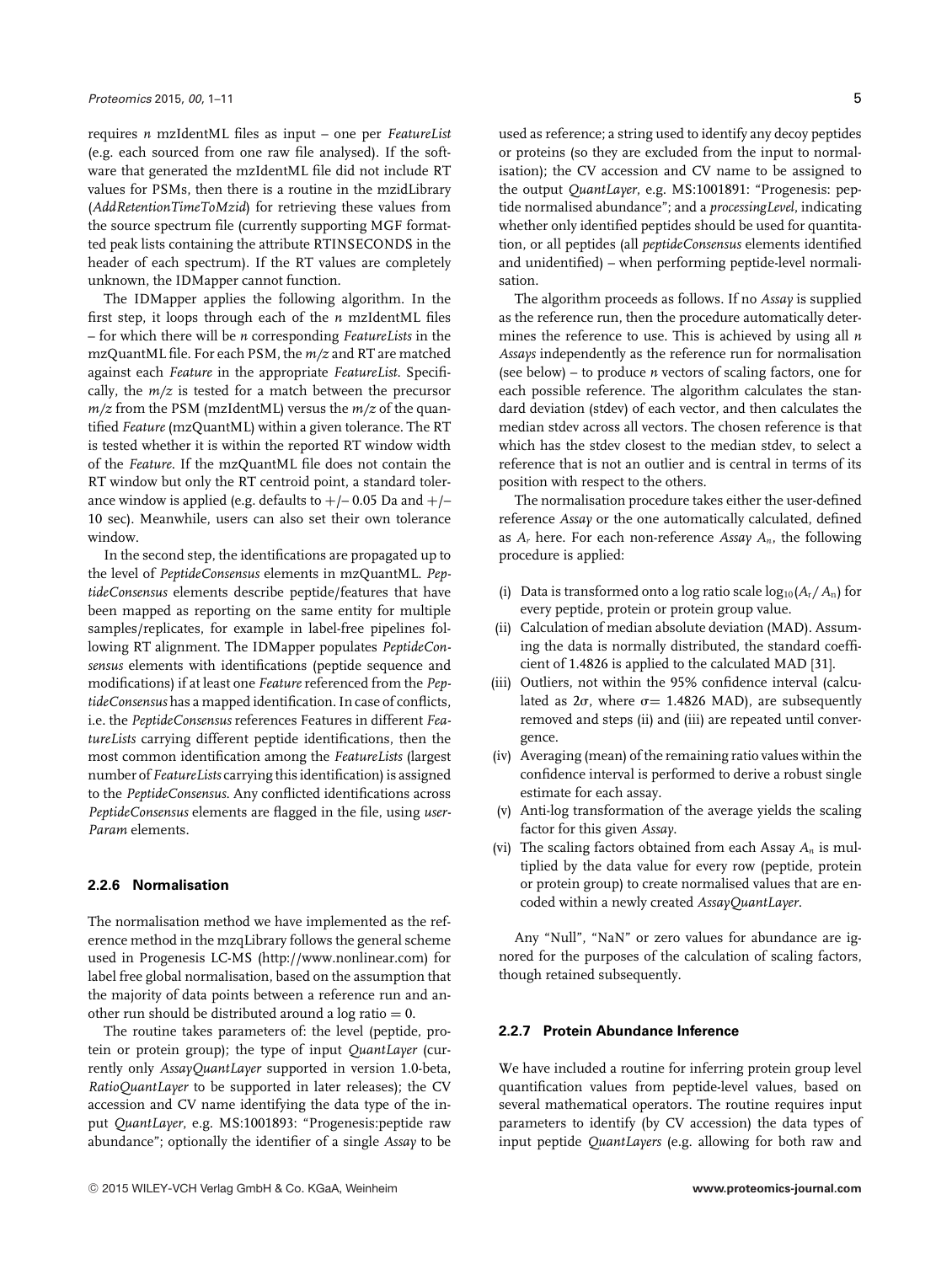normalised *QuantLayers*), the parameters required to produce valid output in terms of CV accessions and CV term names for the new protein group level *QuantLayers*, and the mathematical operation to be performed (sum, mean, median). For label-free quantification, the sum operation is strongly recommended.

The algorithm then performs the following steps. First, a mapping from peptides to proteins is obtained from the input file, and all peptides are classified as either "unique" (mapping to only a single protein accession), or "common" (mapping to same-set or subset groups of proteins) [32]. Peptides that are "conflicted" (mapping to multiple protein accessions that have unique peptides) are removed. To achieve this, protein groups are initially seeded from unique peptide-protein mappings generated from the *ProteinList*, and expanded with same-set proteins sharing common peptides. Secondly, protein group abundance is then calculated for both raw peptide abundance and normalised peptide abundance, respectively, using only the unique and common peptides; note, the latter will be unique to the protein group, but not necessarily the protein. A single group leader protein is then selected to represent each group (flagged with CV term "anchor protein"). This will be the single protein in a unique group, the first protein assigned to a same-set group, or the protein associated with the most peptides in a sub-set group. Protein abundance data is then calculated according to the user selected method (sum, mean, median of peptide abundance values) and output as a protein group list in the output mzQuantML file, which includes the protein group information and the *AssayQuant-Layers* (e.g. protein group raw abundance and protein group normalised abundance). More advanced protocols for protein quantification inference (for example weighted averaging by different schemes) will be added at a later date. In the current version, "Null" and "NaN" values are replaced with zero values in the calculation of protein abundance from peptide abundance, since for the recommended (sum) operation these produce identical results. When support for ratio-based protein aggregation is added, more customisable options will be added for the treatment of missing values.

## **2.2.8 ANOVAPValue**

The routine provides an ANOVA statistical test over two or more groups of *Assays* to test for evidence of differential expression. The *ANOVAPValue* routine calculates the p-value for each protein or protein group and adds an extra *GlobalQuantLayer* (containing the p-values) to the output mzQuantML file. The user (or code calling the routine) must specify how *Assays* are grouped by providing a listing of *Assay* ID values, separated by commas, and using semicolon to separate groups. The calling code must also specify a CV accession used to identify the *AssayQuantLayer* containing the quantitative values over which the ANOVA will be performed. If there is a "Null" or "NaN" value of protein abundance, the p-value is set to "NaN". Zeroes in protein abundance are replaced with 0.5 as the calculation of p-value is based on log of abundance values, following standard statistical convention [33].

#### **2.2.9 Data visualisations in the mzqViewer**

The mzqViewer provides basic viewing functions for mzQuantML files. It displays the metadata of the file, including the quantitative technique (mode) used in the experiment, the software used to produce the data in the file, the detailed structure of the mzQuantML file (number of *FeatureLists*, *PeptideConsensusLists*, *ProteinLists* and *ProteinGroupLists*), and the table of all the *AssayQuantLayers* in the file. Users can browse the quantitation values in each *AssayQuantLayer* and display multiple selected rows in a line plot, for example to show how several proteins or peptides are behaving across different replicates or samples measured (Fig. 1). The mzqViewer also can call out to R to perform log scaling of all the data within any selected *AssayQuantLayer*, and generate a heat map which can be viewed in an R window, or saved as a PDF file. The software can also call out to R to generate a PCA on any *AssayQuantLayer* selected by the user (peptide or protein quantification values) to determine if individual Assays (for example within replicate groups) are clustering together.

## **2.3 Use cases for testing the mzqLibrary and mzqViewer**

Case 1: for testing the routines present in the mzqLibrary, we have used data from an in-house study on muscular dystrophy – the full biological interpretation of the results will be presented in a later manuscript. Briefly, muscular dystrophy is a family of genetic disorders characterised by progressive muscle loss, muscle fibrosis, chronic inflammation and premature death [34]. Increased extracellular matrix (ECM) deposition is a hallmark of muscular dystrophy, however its exact composition and function in the regulation of fibrogenesis and myogenesis in dystrophic muscle are poorly understood. To explore the composition of the muscle ECM and identify ECM-associated soluble factors, we developed a protocol to obtain protein fractions from mouse muscle enriched in extracellular and secreted proteins. We applied this protocol to compare the quantitative proteome profile from muscles of dystrophic mice (mdx) with muscles of wild type (wt) mice, using an LC-MS label free workflow (see Supporting Information File 1 for methods) – processing the data using Progenesis LC-MS. The results were exported directly from Progenesis in "Peptide.csv" and "Protein.csv" formats, specifying in the converter to only include results as raw abundance values at the peptide-level in the produced mzQuantML file - *mdx\_progen\_peptide\_raw.mzq*, enabling us to test mzqLibrary routines for downstream processing. The source files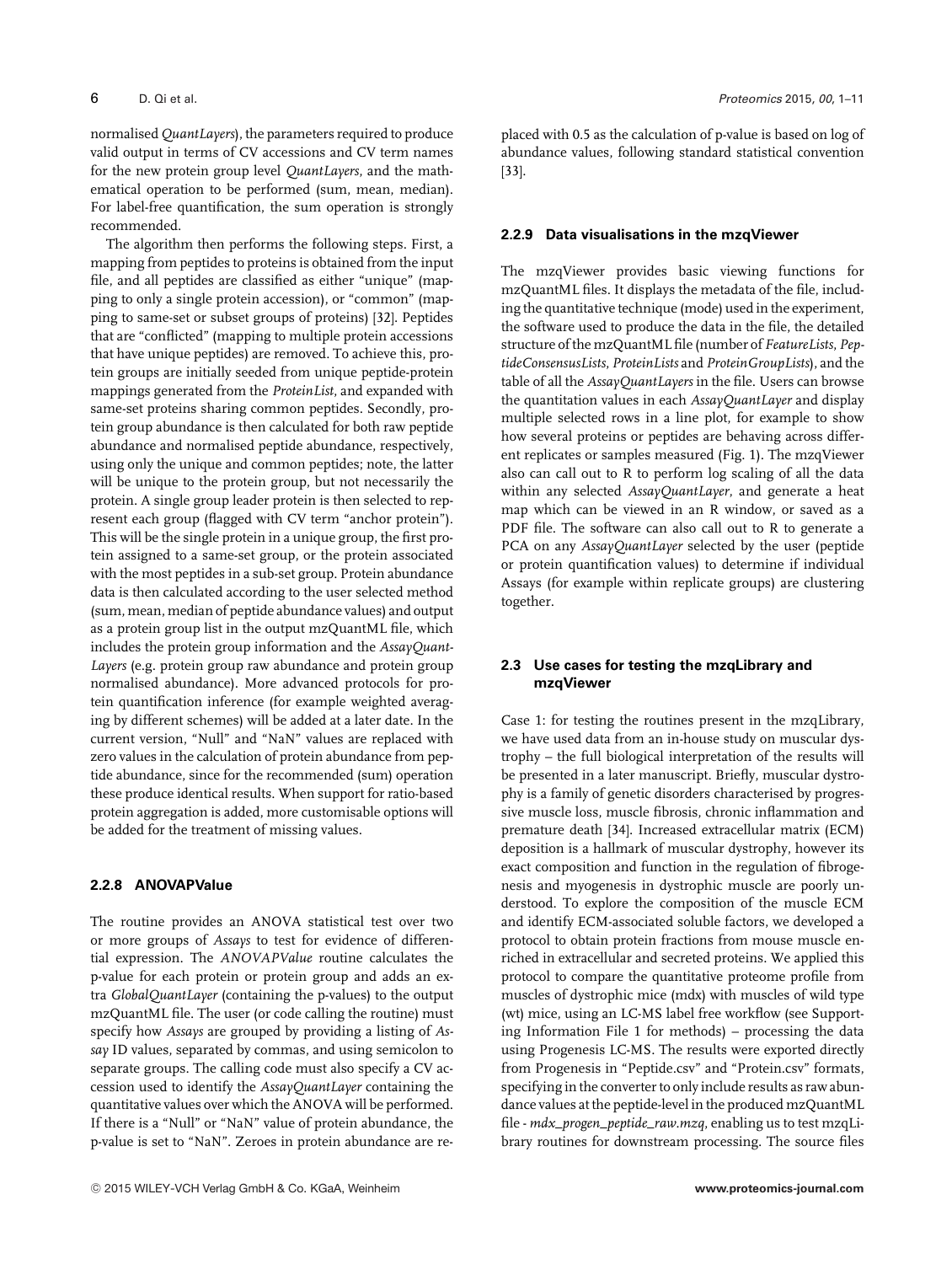

**Figure 1.** Screenshots of the mzqViewer. (A) The main window for viewing quantitative data within the file and calling other plotting features. (B) A heat map exported from the viewer in PDF format. (C) Line plots of a single protein and its constituent peptides. (D) The basic GUI for calling individual routines within the mzqLibrary.

and a batch file for reproducing our output is available from the project website: [https://code.google.com/p/mzq-lib/.](https://code.google.com/p/mzq-lib/)

The following processing pipeline was applied to test the functionality of several routines of the mzqLibrary and mzqViewer. The *mdx\_progen\_peptide\_raw.mzq* file was analysed by (i) mzqLibrary:ProteinAbundanceInference, (ii) mzqLibrary:Normalisation, (iii) mzqLibrary:ANOVA, (iv) export to mzTab and (v) various visualisations to check the data. The exported results were imported into the R statistical package (version 3.1.1) and compared versus the natively exported Progenesis Protein.csv file, for count of total protein groups quantified, Pearson correlation of log ratios (mdx/wt) and Pearson correlation of ANOVA p-values.

Case 2: as a second test of the mzqLibrary on a sample with a controlled protein content, we analysed the CPTAC Study 6 data set – for details and methods see [35]. In brief, the CPTAC set was created by splitting a single yeast culture into five equal samples (60 ng/uL yeast protein per sample), into which 48 human proteins were spiked at increasing concentrations (Sigma UPS1 standard at 0.25, 0.74, 2.2, 6.7 and 20 fmol/ul). These samples were designated  $A-E$  ( $A =$  lowest and  $E =$  highest concentration of spiked proteins) and run in triplicates on various MS platforms. The authors of the original study reported that UPS proteins could not be detected in the A samples, and thus we analysed B–E samples only. Comparisons of the spike-in concentrations thus simulate "known" ratios, e.g. E/B (27:1); E/C (9:1); E/D (3:1) against a complex background assumed not to be changing. In previous analyses of this data set on various software packages, we have observed that the spike-in UPS proteins are well controlled in the given ratios, but the yeast background is not optimally controlled at 1:1:1:1 in all conditions and thus the data set is not ideal for full benchmarking of differential expression analysis. Nevertheless, for the purposes intended in this article, i.e. to demonstrate comparable performance of the mzqLibrary reference methods and Progenesis for postprocessing, the data set serves as an adequate test case. We performed the same data processing steps (label-free quantification in Progenesis; identification using Mascot – using the search database and parameters recommended in [35]) and post-processing steps as for Case 1. We additionally used R to generate boxplots of the log2 protein abundance values for mean E (three replicates)/mean B; mean E/mean C and mean E/mean D for the two pipelines.

# **3 Results and discussion**

To test the core function of routines within the mzqLibrary, we compared the results that are output by Progenesis LC-MS natively against our own post-processing of the same peptide quantification values exported from Progenesis into mzQuantML on the muscular dystrophy data set. We are thus demonstrating the following features – file format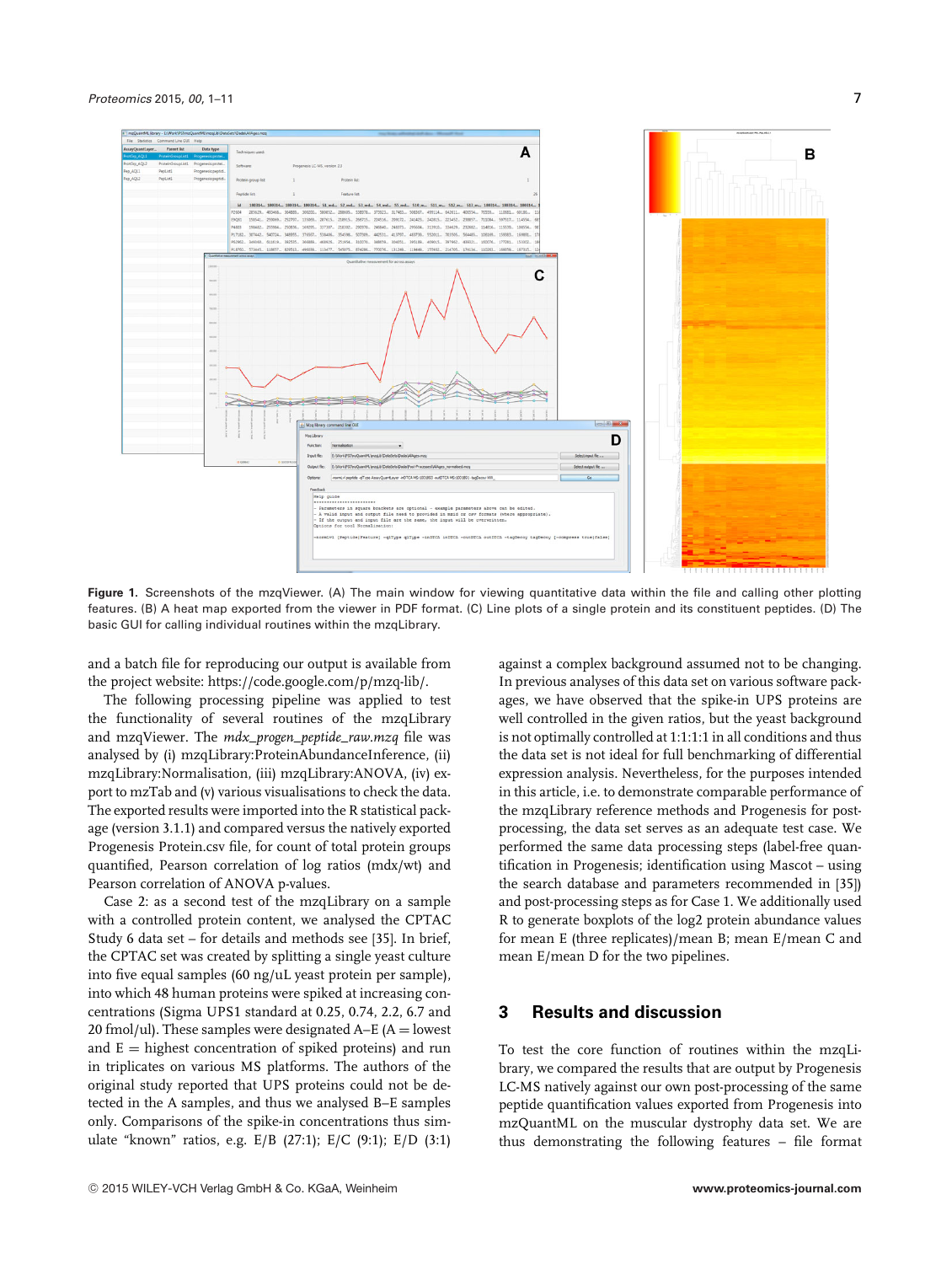

**Figure 2.** MDX processed data shown as (a) a scatter plot of log2 ratios (mean of mdx/ mean of wt for normalised protein abundance) as produced natively by Progenesis and by mzqLibrary processing, and (b) as a scatter plot of log10(p-values) as derived from an ANOVA test for differential expression on normalised protein abundance values, natively exported from Progenesis and from mzqLibrary processing.

conversion from Progenesis to mzQuantML, using the mzqLibrary to perform peptide to protein quantification, normalisation and then ANOVA, using the same set of quantified peptides from Progenesis as the source. We wish to emphasise that we are not aiming to demonstrate that our modules are superior in performance to Progenesis, simply that they produce broadly the same results, as we are performing relatively standard types of routines. The modules are intended to act as reference methods, such that new developments in protein inference, normalisation and statistics can be compared against "standard practice", potentially as part of a benchmarking study. This is an important point, since quantitative proteomics pipelines consist of multiple steps, and the mzqLibrary thus provides common routines to support fair comparisons of individual steps that would otherwise be impossible. It should be noted that for the protein inference step, due to the way in which data are exported from Progenesis, the method can only arrive at the same count of protein groups (Progenesis only exports peptides mapped to a single group leader). As expected, in the two pipelines, the same number of protein group-level quantitation results were reported – 464 in both pipelines. We next performed a scatter plot and Pearson correlation on the log2 ratios of normalised protein abundance of the study groups (mdx/wt), as calculated by the mzqLibrary and exported natively from Progenesis as shown in Fig. 2(a). The majority of the ratios are identical  $(r^2 = 1)$ , with very minor differences likely due to rounding errors. We next performed a scatter plot and Pearson correlations on the log10 p-values (from ANOVA on normalised protein abundance across study groups) from both pipelines (Fig. 2(b)), which also displayed a high correlation  $r^2 = 0.97$ . The slight differences between the p-values produced by the

two pipelines are presumably due to differences in normalisation, and in particular, the method of selecting the reference run. It is known that ANOVA can be sensitive to alterations in normalisation, and as such, this is likely to explain the differences in p-value observed. Nevertheless, using a cut-off of p-value <0.05 with Bonferroni correction (further dividing the threshold by the number of proteins identified 464), Progenesis classifies 121 proteins as differentially expressed and the mzqLibrary classifies 134 – with agreement on 118 of the proteins, indicating that differences in the two pipelines do not fundamentally alter the biological conclusions that would be drawn. We have also tested that the ANOVA routine produces identical results to those produced from Progenesis if provided with the same input data, e.g. protein group quantitation values converted directly from Progenesis (data not shown).

Full results from Case 2 (CPTAC data set) are presented in Fig. 3. We have made a comparison of log2 normalised protein abundance ratios. Figure 3(a–c) show the correlation of log2 normalised protein abundance ratios for conditions E/B, E/C and E/D (mean across replicates) respectively, between the mzqLibrary and Progenesis QI software packages. We also made comparison of log2 ANOVA p-values between the mzqLibrary and Progenesis QI in Fig. 3(d). The boxplot in Fig. 3(e) shows normalised protein abundance ratios E/B, E/C, E/D for the mzqLibrary and Progenesis QI software packages, where the expected E/B ratio is 27:1, expected E/C ratio is 9:1, expected E/D ratio is 3:1. It demonstrates that both pipelines yield ratios that are highly similar and within the expected ranges. Table 2 shows the numbers of yeast and UPS proteins passing the significance threshold. In concordance with the results from Case 1, the results demonstrate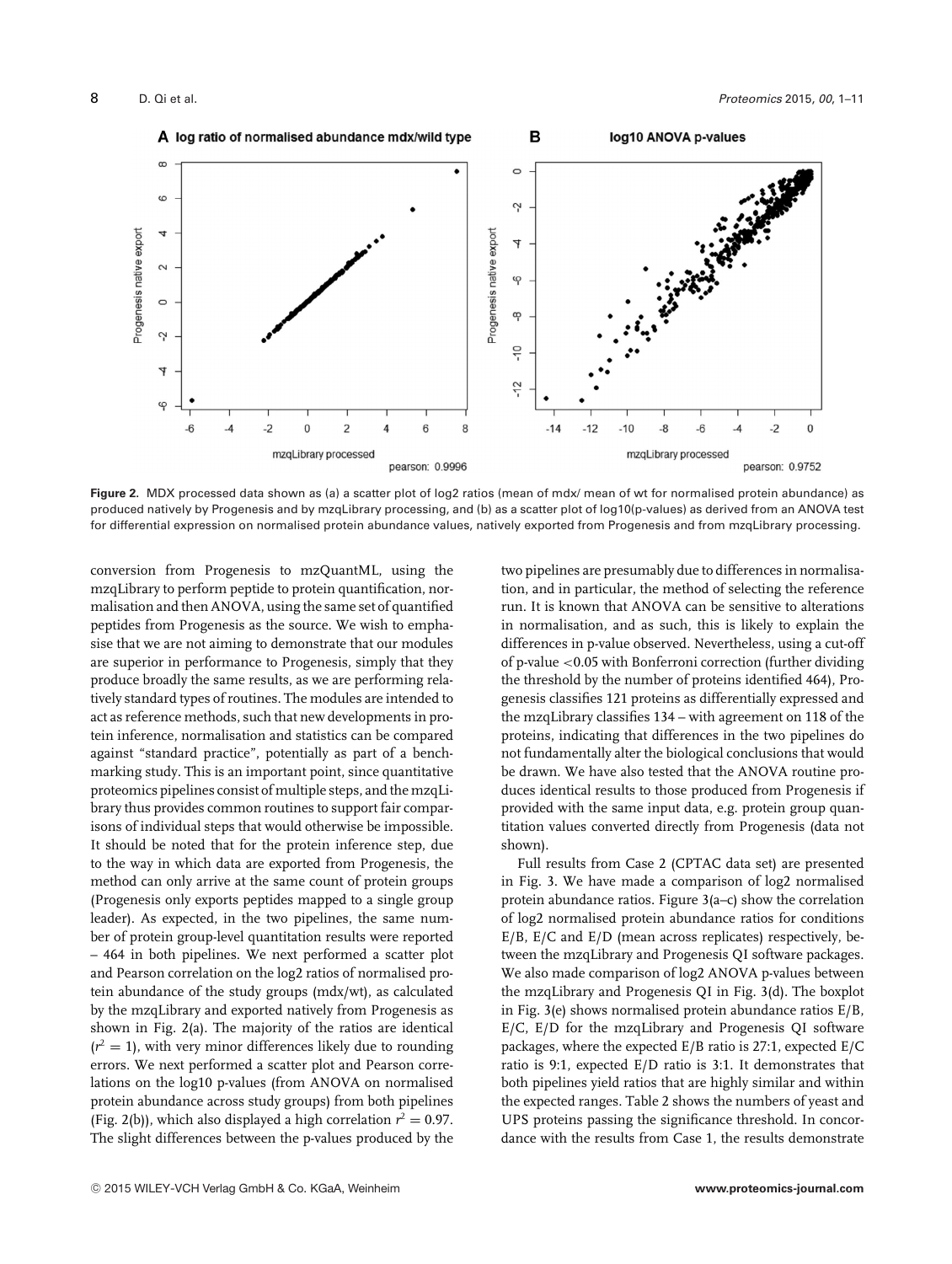

**Figure 3.** CPTAC processed data shown as a scatter plot of all protein log2 ratios for (a) E/B, (b) E/C and (c) E/D, showing a strong correlation between values derived from both Progenesis and the mzqLibrary. Log10 p-values are shown for proteins (d) from the ANOVA test for differential expression, again indicating a good degree of agreement between values from Progenesis and the mzqLibrary. Finally boxplots are used (e) to show the ratios of UPS proteins for conditions B, C, D against E, from both Progenesis processed data and mzqLibrary processed data.

highly similar results are obtained from post-processing with either the mzqLibrary or Progenesis.

We have also profiled the memory and CPU requirements for analysis of case studies 1 and 2. Only three mzqLibrary routines were applied to our example cases (1 and 2) and their performance metrics are shown in Table 3.

We plan to make further improvements and developments to the mzqLibrary to support open source developers. These developments include incorporating state-of-the-art routines for protein inference, outlier rejection, normalisation and advanced/bespoke statistical tests, as well as support for more complex workflows, for example where pre-fractionation of

**Table 2.** Counts of proteins passing an ANOVA p-value cut-off of 0.05, with Bonferroni correction (dividing threshold by protein count of 1263) for various categories

| Category                                                                              | Protein count |
|---------------------------------------------------------------------------------------|---------------|
| Total proteins passing (ANOVA p-value) threshold from mzgLibrary                      | 109           |
| Total proteins passing (ANOVA p-value) threshold from Progenesis QI                   | 81            |
| Total proteins passing (ANOVA p-value) threshold from both mzgLibrary & Progenesis QI | 76            |
| UPS proteins identified in both pipelines                                             | 47            |
| UPS proteins passing (ANOVA p-value) threshold from mzgLibrary                        | 44            |
| UPS proteins passing (ANOVA p-value) threshold from Progenesis QI                     | 44            |
| UPS proteins passing (ANOVA p-value) threshold from both mzgLibrary & Progenesis QI   | 44            |

The same 44 (out of a potential 47 identified) UPS proteins are identified as differentially expressed in mzqLibrary and Progenesis data sets. The stability of the yeast lysate background is unknown, thus the identifications of 76 yeast proteins as differentially expressed (by both packages – out of 81 classified by Progenesis QI for example) is not necessarily an indication of the quality of the analysis.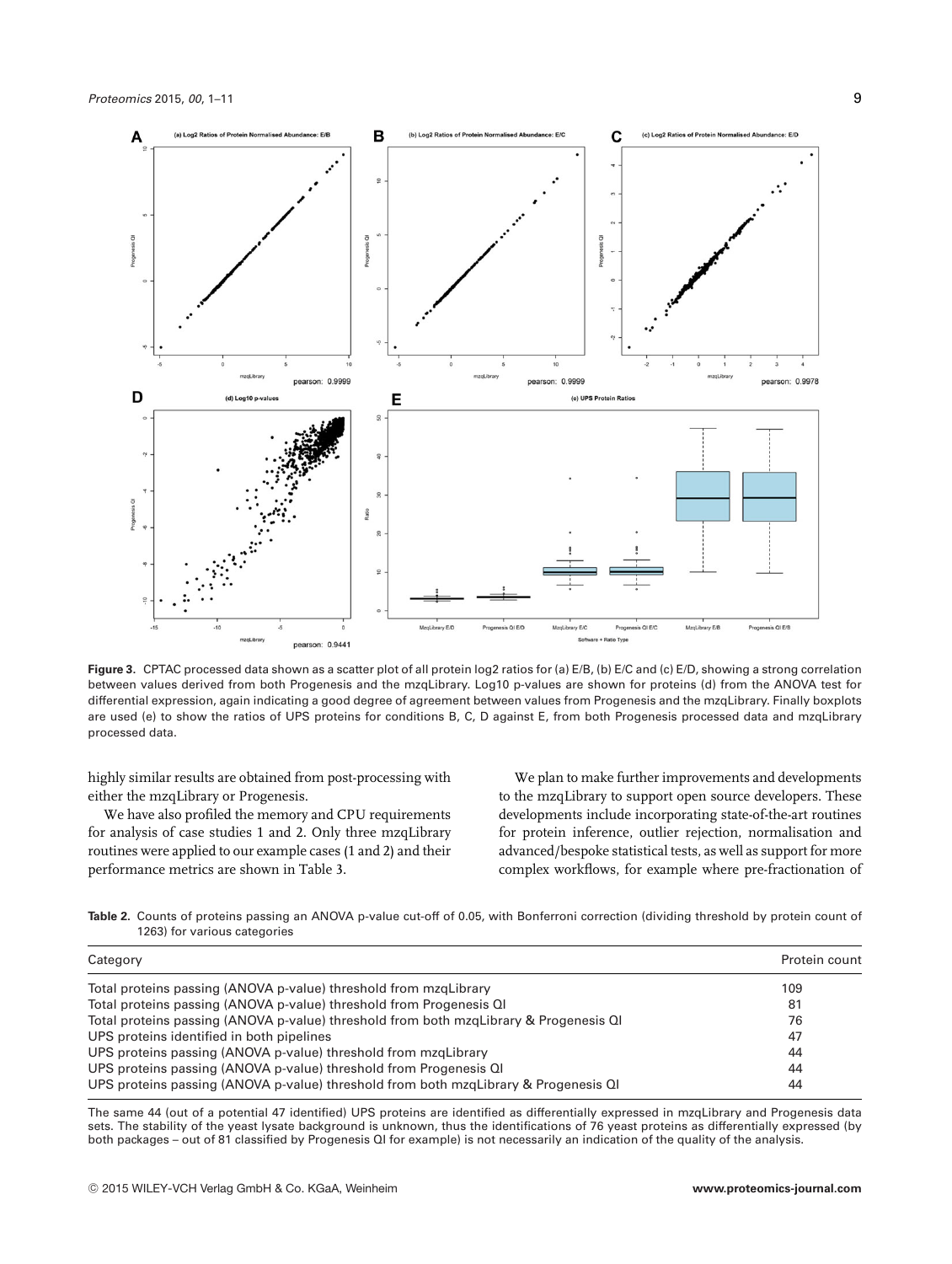| Table 3. The performance metrics of the mzqLibrary in terms of speed and memory usage of each use case for three mzqLibrary routines |
|--------------------------------------------------------------------------------------------------------------------------------------|
| (i.e. Normalisation, ProteinInference and ANOVAPValue)                                                                               |

|                          | File size<br>(MB) | Normalisation               |                | ProteinInference            |                | ANOVAPValue                 |                |
|--------------------------|-------------------|-----------------------------|----------------|-----------------------------|----------------|-----------------------------|----------------|
|                          |                   | Running<br>time<br>(second) | Memory<br>(MB) | Running<br>time<br>(second) | Memory<br>(MB) | Running<br>time<br>(second) | Memory<br>(MB) |
| Use case 1<br>Use case 2 | 51.2<br>16.9      | 90<br>39                    | 754<br>406     | 104<br>44                   | 557<br>240     | 57<br>21                    | 300<br>85      |

The "File size" is measured from the input mzq file before normalisation routine of each case. The "Running time" and "Memory" values are measured using JProfiler (version 8, [https://www.ej-technologies.com/products/jprofiler/overview.html\)](https://www.ej-technologies.com/products/jprofiler/overview.html) on a PC with Xeon® E5-2630 v2 2.6GHz 2.6GHz CPU and 32GB RAM.

proteins has occurred. We welcome feedback on the library, and will endeavour to work with external groups to incorporate modules and libraries requested.

# **4 Concluding remarks**

We anticipate that the release of the mzqLibrary will make it simpler for the following tasks to be performed. First, through the inclusion of converters from Progenesis LC-MS (and Progenesis QI), MaxQuant and OpenMS, it will be more straightforward for bioinformatics groups to compare and benchmark multiple software packages for label-free analysis, using the same methods (in the mzqLibrary) downstream of feature detection and alignment, thus removing variability in these steps. Second, the mzqLibrary should help bioinformatics groups wishing to develop new algorithms for individual analysis steps to construct complete pipelines to benchmark their tools. Third, the provision of the mzqViewer should help both bioinformaticians and lab-based scientists to visualise and understand their data. Lastly, the two tools used in combination should help groups to prepare quantitative data in PSI standard format (mzQuantML or mzTab) for submission to PRIDE/ProteomeXchange [29] in support of published studies.

*We gratefully acknowledge funding that has supported this work, including grants from BBSRC [BB/I00095X/ 1,BB/I000631/1] to ARJ, SJH, CB and Henning Hermjakob from the EBI (HH), [BB/K01997X/1] to ARJ and HH and EU FP7 grant ProteomeXchange (grant no. 260558). We would also like to thank Prof Rob Beynon and the Centre for Proteome Research at the University of Liverpool for assistance in the label free proteomics analysis.*

*The authors have declared no conflict of interest.*

## **5 References**

[1] Taylor, C. F., Paton, N. W., Lilley, K. S., Binz, P.-A. et al., The minimum information about a proteomics experiment (MI-APE). *Nat. Biotech.* 2007, *25*, 887–893.

- [2] Binz, P.-A., Barkovich, R., Beavis, R. C., Creasy, D. et al., Guidelines for reporting the use of mass spectrometry informatics in proteomics. *Nat. Biotech.* 2008, *26*, 862–862.
- [3] Domann, P. J., Akashi, S., Barbas, C., Huang, L. et al., Guidelines for reporting the use of capillary electrophoresis in proteomics. *Nat. Biotech.* 2010, *28*, 654–655.
- [4] Gibson, F., Anderson, L., Babnigg, G., Baker, M. et al., Guidelines for reporting the use of gel electrophoresis in proteomics. *Nat. Biotech.* 2008, *26*, 863–864.
- [5] Hoogland, C., O'Gorman, M., Bogard, P., Gibson, F. et al., Guidelines for reporting the use of gel image informatics in proteomics. *Nat. Biotech.* 2010, *28*, 655–656.
- [6] Jones, A. R., Carroll, K., Knight, D., MacLellan, K. et al., Guidelines for reporting the use of column chromatography in proteomics. *Nat. Biotech.* 2010, *28*, 654–654.
- [7] Martinez-Bartolome, S., Deutsch, E. W., Binz, P. A., Jones, A. R. et al., Guidelines for reporting quantitative mass spectrometry based experiments in proteomics. *J. Proteomics* 2013, *95*, 84–88.
- [8] Taylor, C. F., Binz, P.-A., Aebersold, R., Affolter, M. et al., Guidelines for reporting the use of mass spectrometry in proteomics. *Nat. Biotech.* 2008, *26*, 860–861.
- [9] Martens, L., Chambers, M., Sturm, M., Kessner, D. et al., mzML—a Community Standard for Mass Spectrometry Data. *Mol. Cell. Proteomics* 2011, *10*, R110.000133.
- [10] Jones, A. R., Eisenacher, M., Mayer, G., Kohlbacher, O. et al., The mzIdentML data standard for mass spectrometrybased proteomics results. *Mol. Cell. Proteomics* 2012, *11*, M111.014381.
- [11] Walzer, M., Qi, D., Mayer, G., Uszkoreit, J. et al., The mzQuantML data standard for mass spectrometry-based quantitative studies in proteomics. *Mol. Cell. Proteomics* 2013, *12*, 2332–2340.
- [12] Griss, J., Jones, A. R., Sachsenberg, T., Walzer, M. et al., The mzTab Data Exchange Format: communicating MS-based proteomics and metabolomics experimental results to a wider audience. *Mol. Cell. Proteomics* 2014, *13*, 2765–2775.
- [13] Mayer, G., Montecchi-Palazzi, L., Ovelleiro, D., Jones, A. R. et al., The HUPO proteomics standards initiativemass spectrometry controlled vocabulary. *Database* 2013, *2013*, bat009.